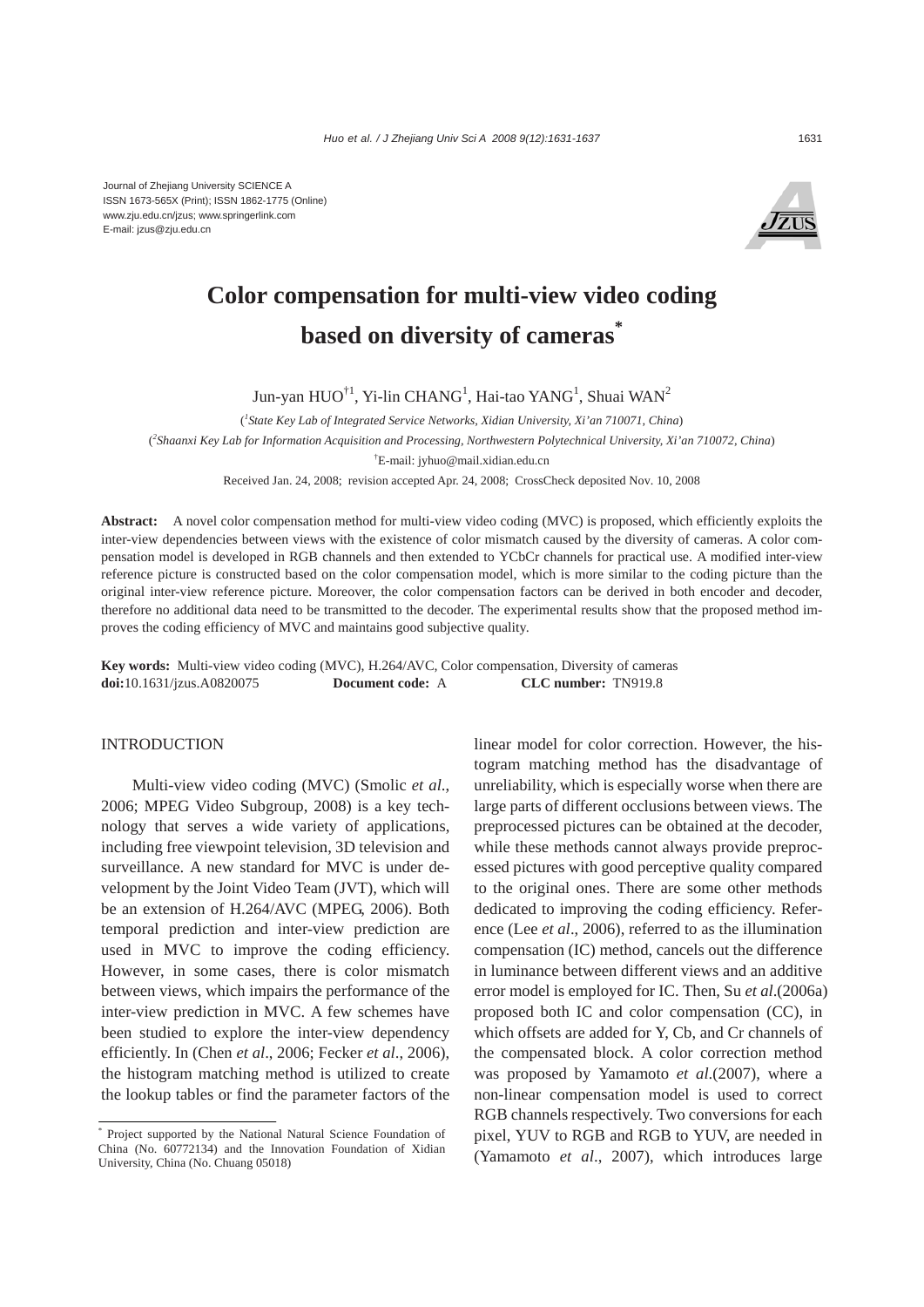computational complexities. We proposed a CC method in (Huo *et al*., 2007) which is combined with the weighted prediction in H.264/AVC. All of these methods are implemented by modifying the reference pictures in the encoder and additional information is needed to be sent to the decoder.

Actually, the color mismatch between views is mainly caused by the diversity of cameras. In this paper, a novel CC method is proposed, which is developed in RGB channels and extended to YCbCr channels for practical use. This is due to the fact that the original mismatch between views is in RGB channels while the existing video coding standards, such as H.264/AVC, support the color format of YCbCr. Moreover, since the color mismatch between views changes very slightly over time, the CC factors can be derived from pictures which have been decoded successfully. That is to say, no additional information is needed to be transmitted in our proposed method.

The rest of this paper is organized as follows. Section 2 describes the CC model after a brief discussion of the camera structure. The details of the proposed method are given in Section 3. Section 4 shows some experimental results. Finally, Section 5 concludes this paper.

# COLOR COMPENSATION MODEL

To record a color image, a camera must have three sensors to capture each color component separately. In practice, the most popular primary set is RGB channels. Therefore, the color mismatch effect between views should be investigated in the RGB channels. Without loss of generality, the case of two cameras is taken as an example to explore the situation of the color mismatch. As depicted in Fig.1, the camera whose view to be encoded is called the coding camera, and its view is called the coding view correspondingly. The other camera is named as the reference camera whose view is the reference view. Let *f*cod represent the picture of the coding view, and *f*ref the picture of the reference view which is used as the inter-view reference picture of  $f_{\text{cod}}$ . It is also supposed that a point  $\rho$  in the scene projects to the pixel  $p$  in  $f_{ref}$ and the pixel  $q$  in  $f_{\text{cod}}$ . Here  $p$  and  $q$  are called the corresponding pixels.



**Fig.1 Illustration of the coding view and reference view**

The main purpose of the CC model is to construct a modified inter-view reference picture based on  $f_{\text{ref}}$ , which should be more similar to  $f_{\text{cod}}$  than to  $f_{\text{ref}}$ . The modified reference picture is denoted as *f*ref′ and the modified pixel of *p* is denoted as *p*′. The RGB values of *p* are denoted as  $R_p$ ,  $G_p$ , and  $B_p$ , while its YCbCr values  $Y_p$ ,  $Cb_p$ , and  $Cr_p$ , respectively.

For simplicity, the input light signals of the two cameras emitted from point *o* are assumed equal. Then the digital signal outputs of *p* and *q* can be written approximately as follows:

$$
R_p = F_R(k_{r,ref}r), G_p = F_G(k_{g,ref}g), B_p = F_B(k_{b,ref}b), (1a)
$$
  

$$
R_q = F_R(k_{r,cod}r), G_q = F_G(k_{g,cod}g), B_q = F_B(k_{b,cod}b), (1b)
$$

where  $r$ ,  $g$ , and  $b$  are the analog signals of  $o$ ;  $k_{\text{r,cod}}$ ,  $k_{\text{g,cod}}$ ,  $k_{\text{b,cod}}$  and  $k_{\text{r,ref}}$ ,  $k_{\text{g,ref}}$ ,  $k_{\text{b,ref}}$  are the analog gains of RGB channels of the coding camera and the reference camera, respectively;  $F_R(\cdot)$ ,  $F_G(\cdot)$ , and  $F_R(\cdot)$  are the functions which convert analog signals to digital signals.

Then the RGB values of  $p'$  in  $f_{ref}'$  can be calculated by

$$
R_{p'} = K_R R_p
$$
,  $G_{p'} = K_G G_p$ ,  $B_{p'} = K_B B_p$ , (2)

where  $K_{\rm R}$ ,  $K_{\rm G}$ , and  $K_{\rm B}$  are defined as the CC factors for each color channel. They can be obtained by

$$
K_{\rm R} = R_q / R_p
$$
,  $K_{\rm G} = G_q / G_p$ ,  $K_{\rm B} = B_q / B_p$ . (3)

Eq.(2) can also be represented in the form of matrix as

$$
\begin{bmatrix} R_{p'} \\ G_{p'} \\ B_{p'} \end{bmatrix} = \begin{bmatrix} K_{\rm R} & 0 & 0 \\ 0 & K_{\rm G} & 0 \\ 0 & 0 & K_{\rm B} \end{bmatrix} \begin{bmatrix} R_p \\ G_p \\ B_p \end{bmatrix} .
$$
 (4)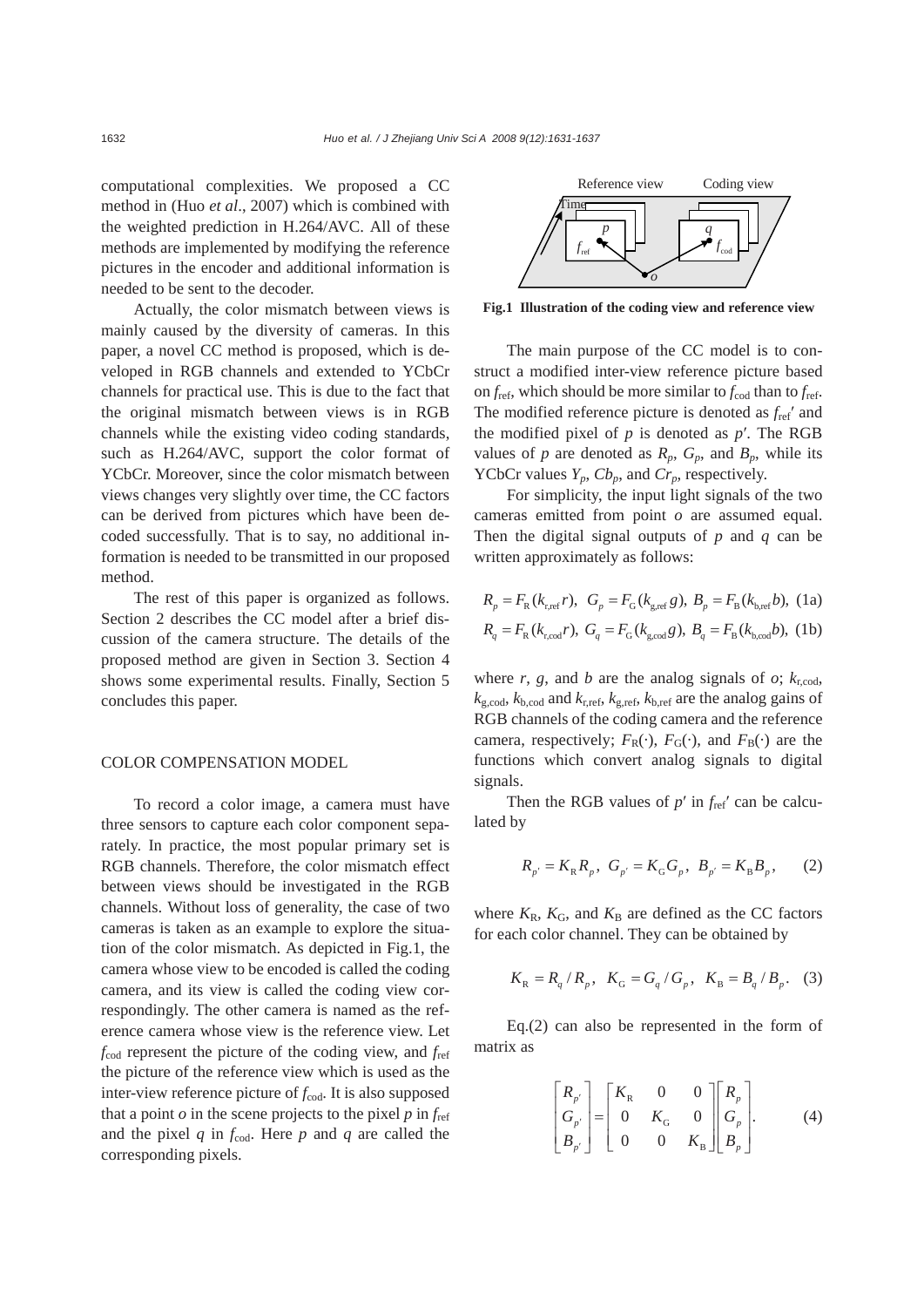In BT.601 (ITU-R, 1998), the *YCbCr* coordinate is related to the *RGB* by

$$
\begin{bmatrix} Y \\ Cr \\ Cb \end{bmatrix} = \frac{1}{256} \begin{bmatrix} 77 & 150 & 29 \\ 131 & -110 & -21 \\ -44 & -87 & 131 \end{bmatrix} \begin{bmatrix} R \\ G \\ B \end{bmatrix} + \begin{bmatrix} 0 \\ 128 \\ 128 \end{bmatrix},
$$
 (5)

and the inverse conversion matrix from *YCbCr* to *RGB* is

$$
\begin{bmatrix} R \\ G \\ B \end{bmatrix} = \frac{1}{256} \begin{bmatrix} 256 & 351 & 0 \\ 256 & -179 & -86 \\ 256 & 0 & 444 \end{bmatrix} \begin{bmatrix} Y \\ Cr - 128 \\ Cb - 128 \end{bmatrix}, \quad (6)
$$

so the *YCbCr* values of pixel *p*′ in *f*ref′ can be derived as follows:

$$
\begin{bmatrix}\nY_{p'} \\
C_{r_{p'}} \\
C_{b_{p'}}\n\end{bmatrix} = \frac{1}{256} \begin{bmatrix}\n77 & 150 & 29 \\
131 & -110 & -21 \\
-44 & -87 & 131\n\end{bmatrix} \begin{bmatrix}\nR_{p'} \\
G_{p'}\n\end{bmatrix} + \begin{bmatrix}\n0 \\
128 \\
128\n\end{bmatrix}
$$
\n
$$
= \frac{1}{256} \begin{bmatrix}\n77 & 150 & 29 \\
131 & -110 & -21 \\
-44 & -87 & 131\n\end{bmatrix} \begin{bmatrix}\nK_{R} & 0 & 0 \\
0 & K_{G} & 0 \\
0 & 0 & K_{B}\n\end{bmatrix} \begin{bmatrix}\nR_{p} \\
G_{p}\n\end{bmatrix} + \begin{bmatrix}\n0 \\
128\n\end{bmatrix}
$$
\n
$$
= \frac{1}{256^{2}} \begin{bmatrix}\n77 & 150 & 29 \\
131 & -110 & -21 \\
-44 & -87 & 131\n\end{bmatrix} \begin{bmatrix}\nK_{R} & 0 & 0 \\
0 & K_{G} & 0 \\
0 & 0 & K_{B}\n\end{bmatrix}
$$
\n
$$
\begin{bmatrix}\n256 & 351 & 0 \\
256 & -179 & -86 \\
256 & 0 & 444\n\end{bmatrix} \begin{bmatrix}\nY_{p} \\
C_{r} \\
-128\n\end{bmatrix} + \begin{bmatrix}\n0 \\
128 \\
128\n\end{bmatrix}.
$$
 (7)

For clarity, the CC model in YCbCr channels Eq.(7) can be rewritten as

$$
\begin{bmatrix} Y_{p'} \\ Cr_{p'} \\ Cb_{p'} \end{bmatrix} = \boldsymbol{\Phi} \begin{bmatrix} Y_p \\ Cr_p - 128 \\ Cb_p - 128 \end{bmatrix} + \begin{bmatrix} 0 \\ 128 \\ 128 \end{bmatrix},
$$
 (8)

where  $\Phi$  is the CC matrix derived from  $K_R$ ,  $K_G$ , and  $K_{\rm B}$ .

# NOVEL COLOR COMPENSATION METHOD

Fig.2 gives a reference prediction structure of MVC (Merkle *et al*., 2007). This scheme employs the prediction structure of hierarchical B pictures in temporal dimension. Additionally, inter-view prediction is applied to explore the inter-view correlation. For the clarity of presentation, some definitions in MVC are described in the following. As Fig.2 shows, the base view is the view in which only temporal prediction is performed. Meanwhile, the views in which inter-view prediction is used are named as non-base views. For synchronization, anchor pictures (pictures with gray background in Fig.2) are introduced, in which only inter-view prediction is allowed. Non-anchor pictures may use both temporal reference picture and inter-view reference picture.

According to Eq.(3), the CC factors can be easily obtained if the corresponding pixels are available. However, it is not feasible to search the corresponding pixels due to high computational complexity. In this study, a method with low complexity is proposed instead. As known, motion estimation is an essential module in the encoder to select the best matching blocks for each macroblock. So the pixels of the macroblocks and their best matching blocks are considered as the corresponding pixels if the blocks of the inter-view reference pictures are selected as the best matching blocks.



**Fig.2 Example of prediction structure for multi-view video coding**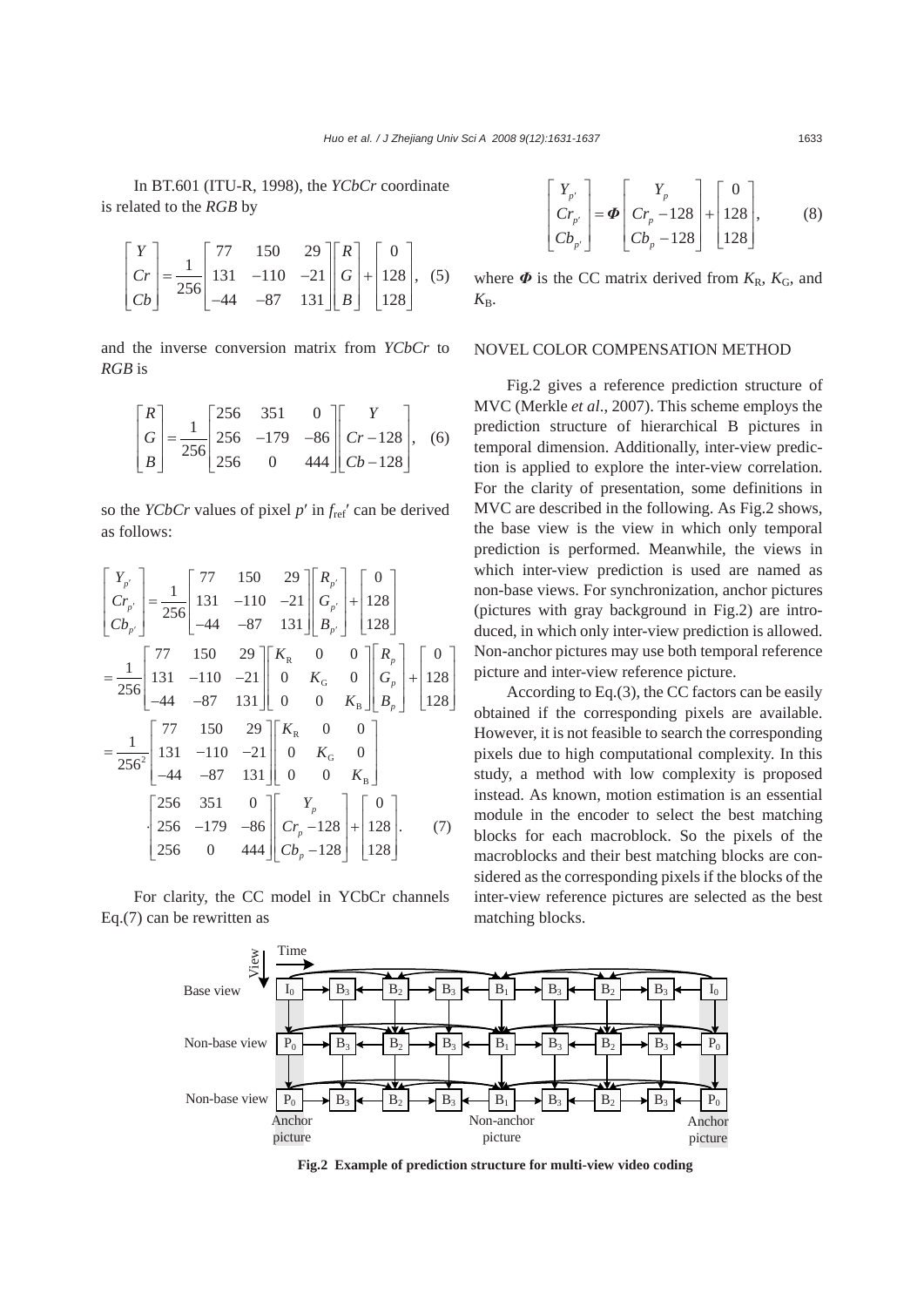Fig.3 gives a flowchart of MVC where the proposed CC method is depicted by the shaded modules. The proposed method is a loop with GOP (group of pictures). For a GOP, the CC factors are calculated in the anchor picture and implemented in the non-anchor picture. The proposed method can be accomplished as follows:

Step 1: At the beginning of encoding a view,  $K_R$ ,  $K_G$ , and  $K_B$  are initialized to 1.

Step 2: For the anchor picture of each GOP, the inter-view reference picture is modified according to Eq.(8) with the CC factors of the previous GOP. For the first anchor picture of the view, the initial values of CC factors are used.

Step 3: The modified inter-view reference is used to encode the anchor picture.

Step 4: Those macroblocks in the anchor picture, which adopt the inter 16×16, inter 16×8 and inter  $8\times16$  as the final prediction modes and their best matching blocks, are selected for CC factor calculation. The CC factors are obtained by

$$
K_{\rm R} = \frac{1}{N} \sum_{i=1}^{N} \frac{R_{\rm cod}}{R_{\rm ref}}, \ K_{\rm G} = \frac{1}{N} \sum_{i=1}^{N} \frac{G_{\rm cod}}{G_{\rm ref}}, \ K_{\rm B} = \frac{1}{N} \sum_{i=1}^{N} \frac{B_{\rm cod}}{B_{\rm ref}}, \tag{9}
$$

where *N* is the total number of pixels in the macroblocks which satisfy the above-mentioned condition;  $R_{\text{cod}}$ ,  $G_{\text{cod}}$ ,  $B_{\text{cod}}$  and  $R_{\text{ref}}$ ,  $G_{\text{ref}}$ ,  $B_{\text{ref}}$  are the RGB values



**Fig.3 Flowchart of MVC with the proposed method**

of the corresponding pixels in the reconstructed macroblocks and the reference blocks, respectively.

Step 5: The inter-view reference pictures of the following non-anchor pictures of the current GOP are modified using  $K_R$ ,  $K_G$ , and  $K_B$  obtained in Step 4. Then both the modified inter-view reference and the temporal reference are used to encode the picture.

Step 6: Repeat Steps 2~5 until the end of the multi-view sequence.

The calculation of the CC factors is based on the reconstructed macroblocks and their best matching blocks, which can also be obtained at the decoder. Therefore there is no additional information to be sent to the decoder in the proposed method.

## EXPERIMENTAL RESULTS AND ANALYSIS

The proposed method was implemented based on the MVC reference software JMVM 4.0 (Pandit *et al*., 2007). Four test sequences were used whose properties are listed in Table 1, and the prediction structures are given in Fig.4. The common test conditions for MVC (Su *et al*., 2006b) developed by JVT was employed in our experiments to evaluate the performance of the proposed method. Specifically, four fixed QPs (22, 27, 32, 37) as defined in (Su *et al*., 2006b) were used to get four rate-distortion data points, and the Bjontegaard measure (Bjontegaard, 2001) was used to calculate the average PSNR/bitrate differences between R-D curves of the proposed method and JMVM. For 'Ballroom' and 'Rena', the cameras were rectified before capturing, so there was no color mismatch between views. However, for 'Race1' and 'Flamenco2', color mismatch existed and was visible to the eyes.



**Fig.4 Prediction structures of test sequences. (a) Ballroom, Race1, Rena; (b) Flamenco2**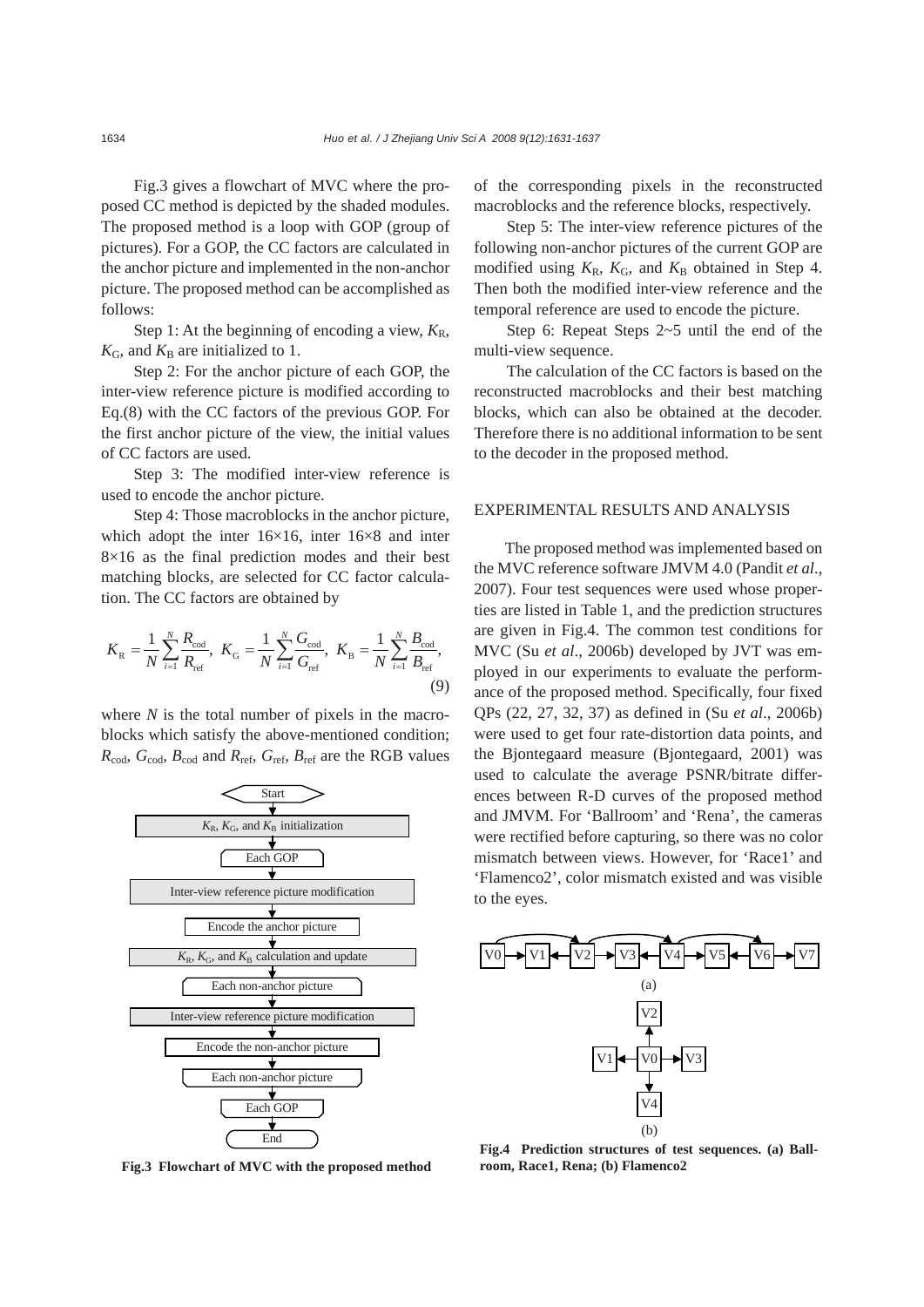| Table 1 Troperucs of the test sequences |        |                      |           |           |
|-----------------------------------------|--------|----------------------|-----------|-----------|
| <b>Test</b>                             | Number | Camera               | Number of | Rectified |
| sequence                                |        | of views arrangement | pictures  |           |
| Ballroom                                | 8      | 1D parallel          | 121       | Yes       |
| Rena                                    | 8      | 1D parallel          | 151       | Yes       |
| Race1                                   | 8      | 1D parallel          | 151       | No        |
| Flamenco <sub>2</sub>                   | 5      | 2D parallel          | 151       | No        |
|                                         |        |                      |           |           |

**Table 1 Properties of the test sequences** 

\* All from 10 GOPs

In our experiments, both subjective and objective measures were exploited to verify the performance of the proposed algorithm. The objective measurement,  $PSNR_{YChCr}$ , is introduced to evaluate the performance of Y, Cb, and Cr components together, given as



where *PSNR<sub>Y</sub>*, *PSNR<sub>Cb</sub>*, and *PSNR<sub>Cr</sub>* are the *PSNR* values of Y, Cb, and Cr components, respectively. Fig.5 gives the rate-distortion curves of the proposed method and the JMVM. It can be seen that the proposed method has a similar performance to JMVM for the rectified test sequences and that a better coding efficiency can be achieved for the 'Race1' and 'Flamenco2'. Our complete results on Δ*PSNR* and Δ*bitrate* are shown in Table 2. The bitrate reductions for 'Race1' and 'Flamenco2' are 3.69% and 4.97%, respectively, while 'Ballroom' and 'Rena' have smaller benefits (0.67% and 0.33%, respectively) because the CC factors are always around 1. It is observed that the proposed CC method works well for the sequences with the existence of color mismatch.

For the comparison of subjective quality, the modified reference pictures and the original reference pictures of 'Race1' and 'Flamenco2' are shown in Fig.6. Figs.6a and 6d are the coding pictures of the two sequences and Figs.6b and 6e are the original inter-view reference pictures. It is obvious that color



**Fig.5 Rate-distortion curves for test sequences. (a) Ballroom; (b) Rena; (c) Race1; (d) Flamenco2**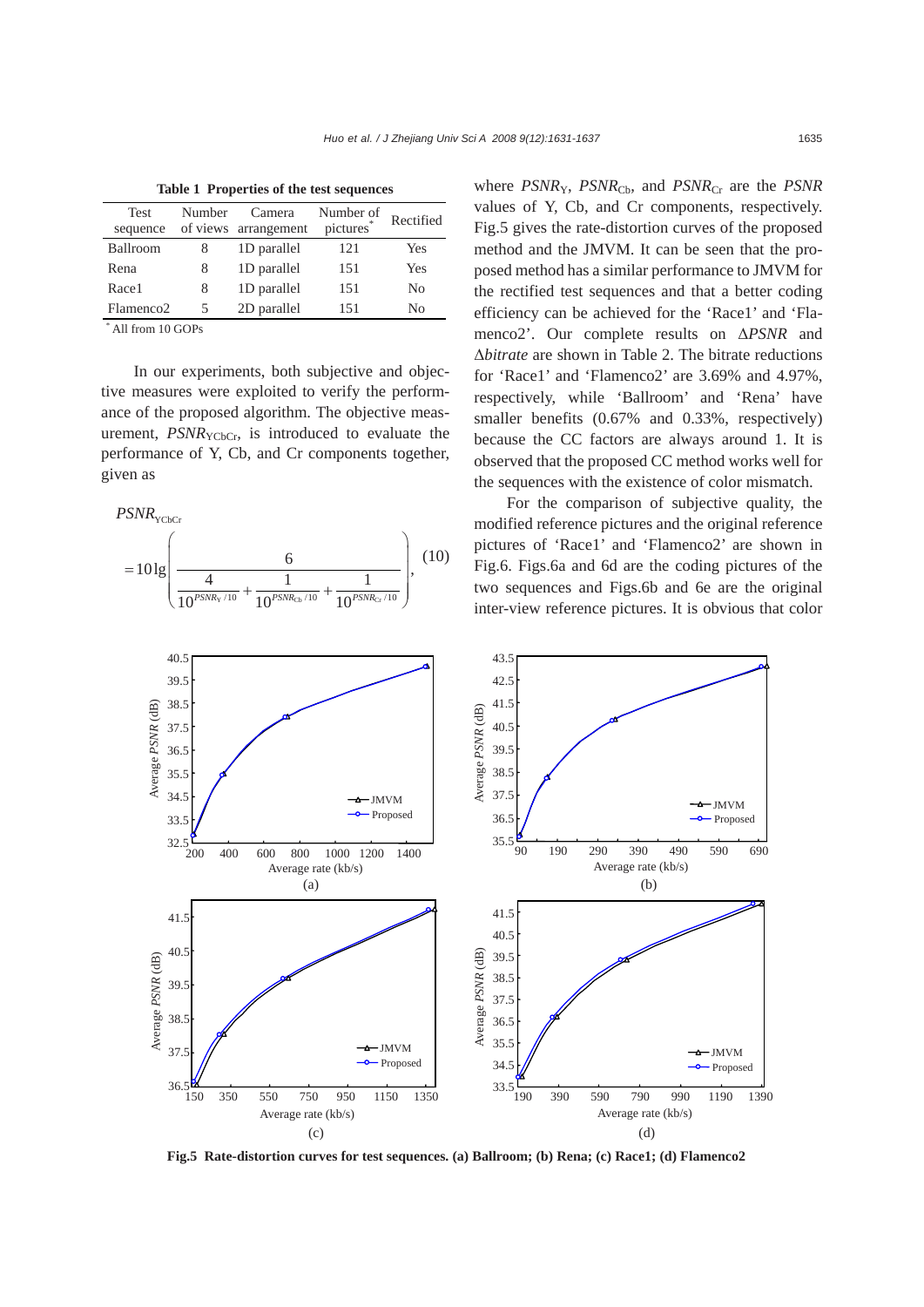

**Fig.6 Illustration of the subjective quality of the proposed method. (a) Race1, coding picture; (b) Race1, original interview reference picture; (c) Race1, modified inter-view reference picture; (d) Flamenco2, coding picture; (e) Flamenco2, original inter-view reference picture; (f) Flamenco2, modified inter-view reference picture**

**Table 2 Performance evaluation of the proposed method** 

| Sequence              | $\triangle PSNR$ (dB) | $\Delta$ <i>bitrate</i> $(\%)$ |
|-----------------------|-----------------------|--------------------------------|
| <b>Ballroom</b>       | 0.024                 | $-0.67$                        |
| Rena                  | 0.012                 | $-0.33$                        |
| Race1                 | 0.137                 | $-3.69$                        |
| Flamenco <sub>2</sub> | 0.223                 | $-4.97$                        |

mismatch exists between the coding pictures and the reference pictures. Figs.6c and 6f are the modified inter-view reference pictures using the proposed method. The modified reference pictures are more similar to the coding pictures than the original ones. In this way, the inter-view correlation can be utilized more efficiently and the coding efficiency of MVC can be improved.

Finally, the complexity analysis of the proposed method is discussed. Compared with the method in which CC factors are transmitted explicitly, the decoder using the proposed method needs to derive CC factors in the anchor picture of each GOP. The derivation of CC factors can be accomplished in two steps—the extraction of the correspondences and the calculation of CC factors. The complexity of the former step can be negligible because the macroblock and its best matching blocks, which are considered as the correspondences, can be directly extracted from the reconstructed picture and its reference picture. In the latter step, the calculation of CC factors, as shown in Eq.(9), requires 3(*N*+1) division operations and 3(*N*−1) addition operations for each GOP. Therefore, the decoder complexity increased by using the proposed method is acceptable. Moreover, the encoding complexity is identical to the decoding complexity because no additional data need to be transmitted and the same CC process is performed in both the encoder and the decoder.

#### **CONCLUSION**

In this paper, a novel CC model based on the diversity of cameras is proposed. Based on a thorough analysis, the CC model is built in RGB channels and further extended to the YCbCr channels, which makes the proposed method compatible with current video coding standards. The parameters of the CC model can be obtained according to the macroblocks and their best matching blocks. The experimental results show that the modified inter-view reference pictures